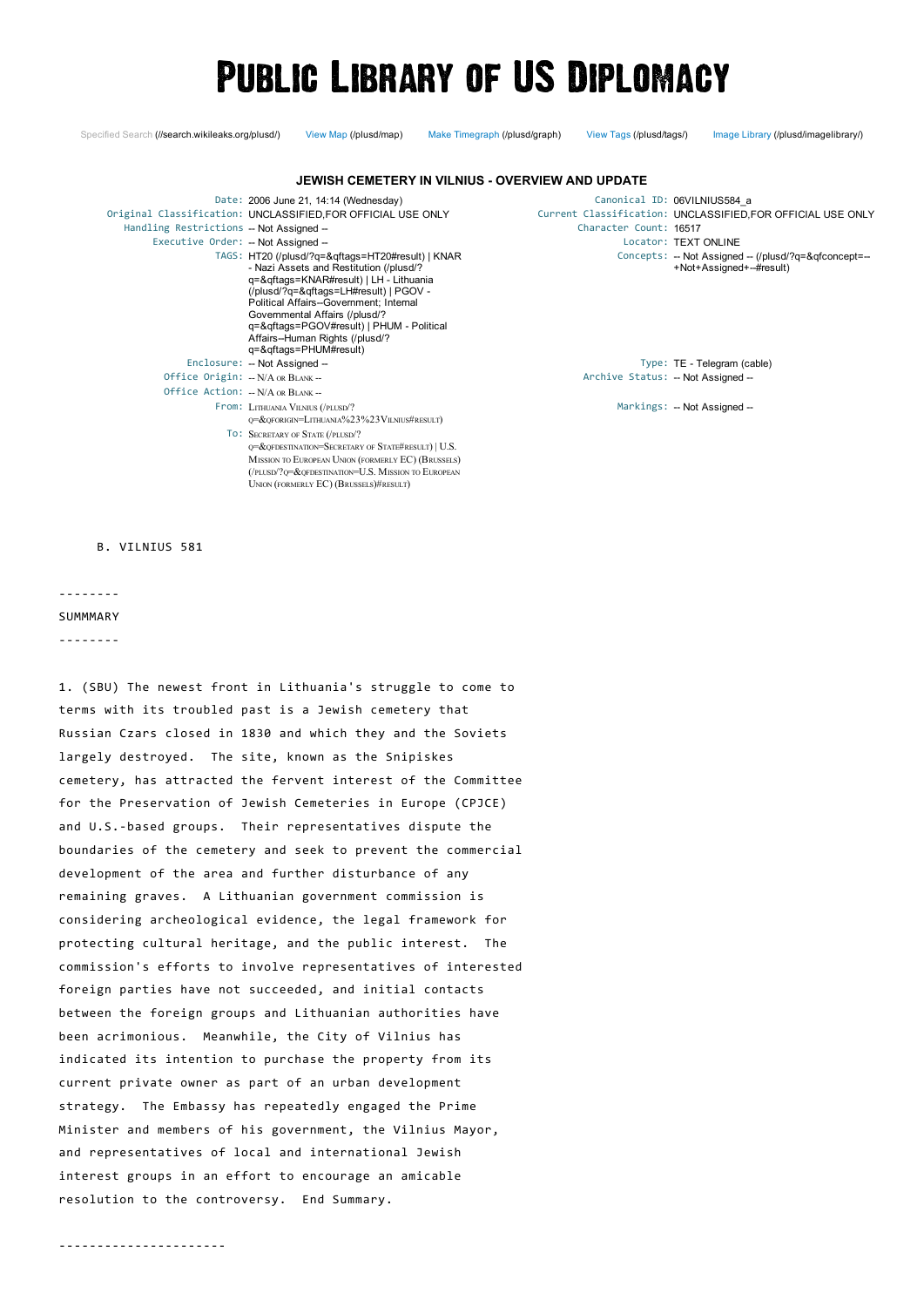HISTORY AND BACKGROUND

‐‐‐‐‐‐‐‐‐‐‐‐‐‐‐‐‐‐‐‐‐‐

2. (SBU) Archeological surveys indicate that the Old Jewish Cemetery of Vilnius (Snipiskes Cemetery) was active from the late 15th century until its closure by the Czar in 1830. Since that time, several major events disturbed and largely destroyed the Jewish Cemetery. In 1831, the Czar ordered the construction of a fort on the north bank of the Neris River that destroyed much of the southern part of the cemetery. In 1901, an underground electrical station was built with several support buildings on the area. Photographs from this era show that, while many parts of the cemetery were disturbed, a large portion remained intact. After WWII, construction of the Zalgiris Stadium in 1950 by Soviet authorities destroyed tombstones and graves. The Soviet rulers of Vilnius decided to destroy all remaining tombstones in 1955. The 1971 construction of the Vilnius Sports Palace, an unsightly exemplar of socialist realism, and the installation of underground water, sewerage, and other services led to further destruction of graves in the area. While archeological evidence indicates that some burial sites remain subsoil, there is no above‐ground evidence of the existence of the cemetery, except for a monument on the southeast corner of the site.

‐‐‐‐‐‐‐‐‐‐‐‐‐‐‐‐‐‐‐‐‐‐‐‐‐‐‐ DEVELOPMENT ALONG THE RIVER ‐‐‐‐‐‐‐‐‐‐‐‐‐‐‐‐‐‐‐‐‐‐‐‐‐‐‐

3. (SBU) Two parcels ‐‐ the King Mindaugas apartment complex and the Sports Palace complex ‐‐ are at the heart of the controversy. Construction of the Mindaugas complex began about three years ago on the foundation of an old swimming pool. The Mission became aware of the controversy in June 2005, when Amcit Rabbi Chizkiva Kalmanowitz contacted us about his concerns during a visit to Lithuania (ref A). Those concerns were not shared by Rabbi Sholom Ber Krinsky, an American citizen who is the local Chabad rabbi. Rabbi Krinsky told us last year that Chabad had previously viewed the Mindaugas site and had no problems with it. Simonas Alperavicius, the president of the Lithuanian Jewish Community, gave us a similar assessment; in fact, Alperavicius told us that the city government's handling of the prior construction on the site had been commendable.

4. (SBU) Construction in June 2005 was already well under way, and today it is mostly complete, with only interior finishing and some ground‐leveling remaining. Prior to commencing construction, contractors had archeological surveys performed and, on the basis of the findings, received construction permits. The empirical evidence that this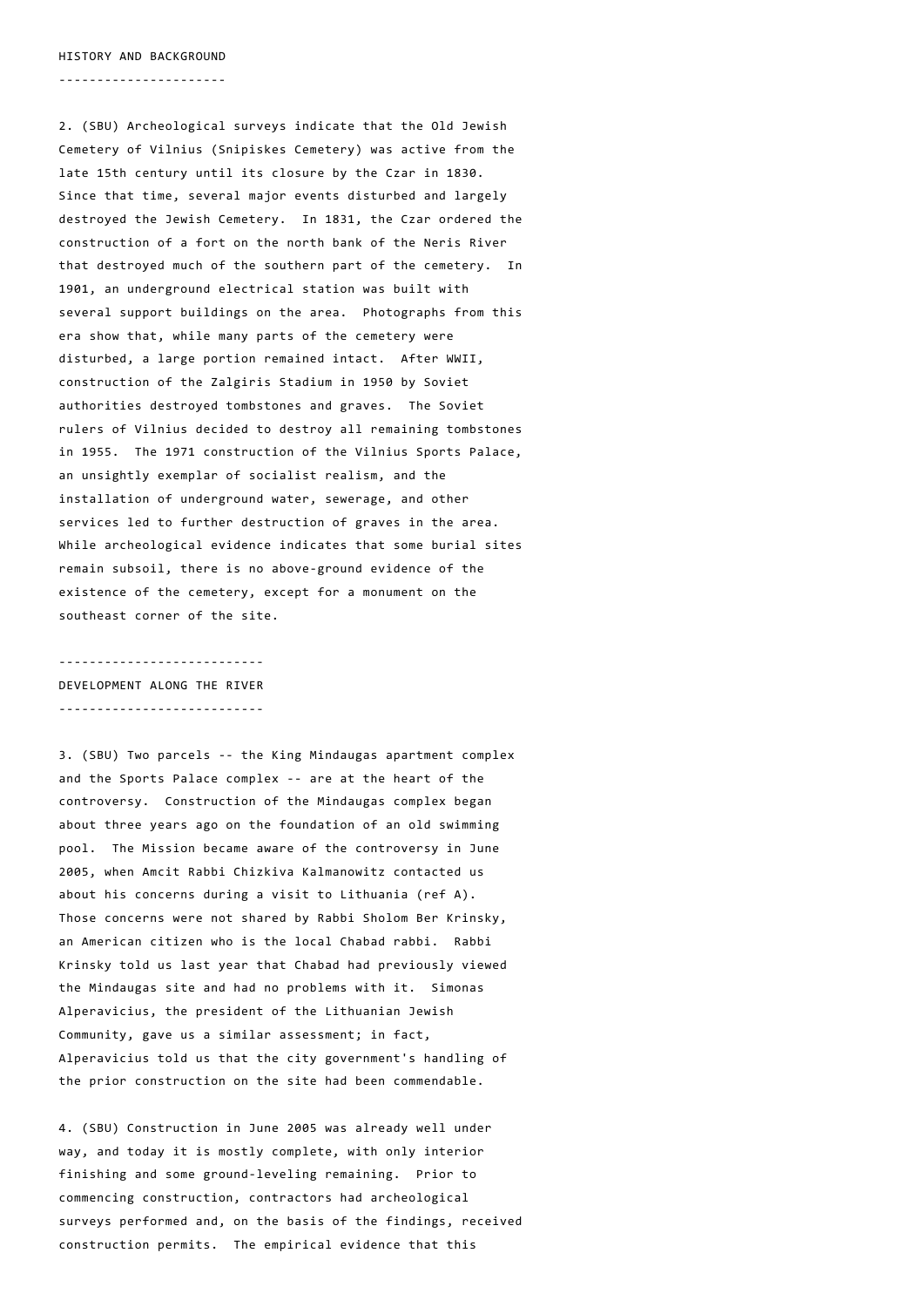Mission has had the opportunity to review indicate that the site was outside the bounds of the cemetery. (Note: Archeological surveys in 1996 and 2005 found random scattering of bones, but no Jewish graves in areas near the Mindaugas complex. Historical maps from the 19th and 20th centuries also seem to place the Mindaugas complex outside

VILNIUS 00000584 002 OF 004

the cemetery boundaries. End note.) The CPJCE and others international groups dispute this conclusion and allege that the cemetery extended to the Mindaugas site.

5. (SBU) The Sports Palace property indisputably rests in the middle of the former cemetery. Archeological surveys from 1996‐1998 show the existence of undisturbed graves in the immediate vicinity of the Sports Palace. During construction of a road adjacent to the Sports Palace property during 2001‐2003, the scattered remains of some 700‐800 individuals were unearthed and reburied in a Jewish cemetery just outside Vilnius. At the time of the roadwork, no international Jewish group questioned the act and Rabbi Krinsky presided over the reburial. Krinsky also said that Vilnius municipal authorities were conscientious in ensuring that the local Jewish community was able to relocate any disturbed remains.

6. (SBU) The Lithuanian Confederation of Trade Unions sold a majority stake in the Sports Palace property that it had held since Soviet times to private developers in 2004, a transaction financed by Ukio Bankas. Ukio Bankas, one of the country's largest financial institutions, purchased a controlling interest in the site in April 2005. A Vilnius Court in November 2005 upheld an earlier ruling prohibiting the sale of trade union property for commercial purposes, effectively preventing Ukio Bankas from developing the property. Ukio Bankas has now signed an agreement to negotiate the sale of the Sports Palace site to the City of Vilnius. The Vilnius City Council approved the deal on June 8, and the City has until September 1 to sign the deal. The city has not presented any plans for new construction on the site.

‐‐‐‐‐‐‐‐‐‐‐‐‐‐‐‐‐‐‐‐‐‐‐‐‐‐‐‐‐‐‐‐‐‐‐‐‐‐‐‐‐‐‐‐‐ ‐‐‐‐‐‐‐‐‐ GOL ESTABLISHES COMMISSION; MFA TROUBLED BY ULTIMATUMS ‐‐‐‐‐‐‐‐‐‐‐‐‐‐‐‐‐‐‐‐‐‐‐‐‐‐‐‐‐‐‐‐‐‐‐‐‐‐‐‐‐‐‐‐‐ ‐‐‐‐‐‐‐‐‐

7. (SBU) The Prime Minister established a commission March 27 to consider the cemetery controversy and make recommendations to the Government for its resolution. MFA Vice Minister Zenonas Petrauskas heads the commission which comprises representatives from the City of Vilnius, the local Jewish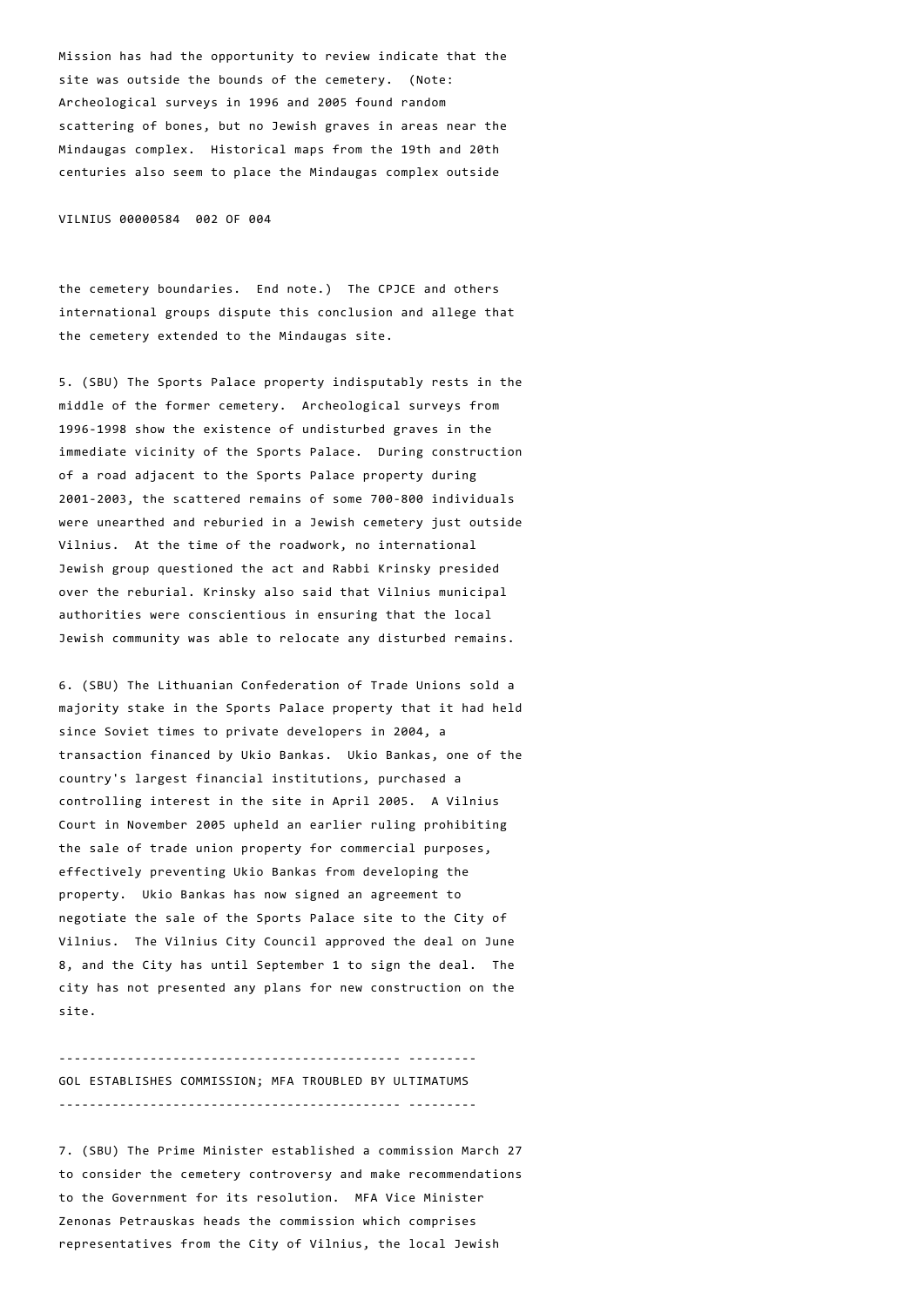Community, the Minorities Department, the Ministry of Justice, and the PM's office. In May, MFA invited a number of representatives of the international Jewish community with an interest in the Snipiskes cemetery to come to Vilnius to try to work out a common strategy. Rabbi E. Schlesinger of the London‐based Committee for the Preservation of Jewish Cemeteries in Europe, Arieh Klein, an Israeli‐based soils expert, AmCit Rabbi Chizkiva Kalmanowitz, and others participated.

8. (SBU) MFA Americas Director Jonas Paslauskas and Deputy Lina Antanaviciene told us that the meetings were non‐productive and confrontational. Antanaviciene said it was clear that, despite the evidence of archeological surveys, historical maps, and outside experts, the visiting rabbis were convinced that the cemetery encompassed the site of the Mindaugus construction and that they believed that Lithuanians were lying about the evidence. Antanaviciene said that the visitors disputed the GOL maps, which show that the current construction site is not on the old cemetery site, but presented none of their own. She said they offered only some photos and old postcards that showed a fence in front of what is now the Mindaugas complex.

9. (SBU) Soon after the visit, the rabbis released a two-page statement denouncing the GOL's "attempts to misrepresent the true location of the cemetery boundaries." Antanaviciene said that the two-page report was full of inaccuracies, including the following:

‐‐ Ukio Bank is building an apartment building on the site.

‐‐ "Old maps" prove that the Mindaugas complex lies on the site of the old cemetery and that bones have been discovered on the site.

‐‐ The GOL is using "amended" (read: falsified) maps to prove that the Mindaugas site is off of cemetery grounds.

‐‐ The Vilnius Jewish community "strongly supported the delegation in its demands." (The Lithuanian Jewish Community signed off on an agreed delineation of the cemetery's boundaries on August 19, 2005.)

10. (SBU) Paslauskas said the Jewish groups are, in his words, "blackmailing" the GOL. In a faxed letter dated May 28 from Schlesinger to the Lithuanian Ambassador in London, Schlesinger advised that the GOL had ten days (i.e., until

VILNIUS 00000584 003 OF 004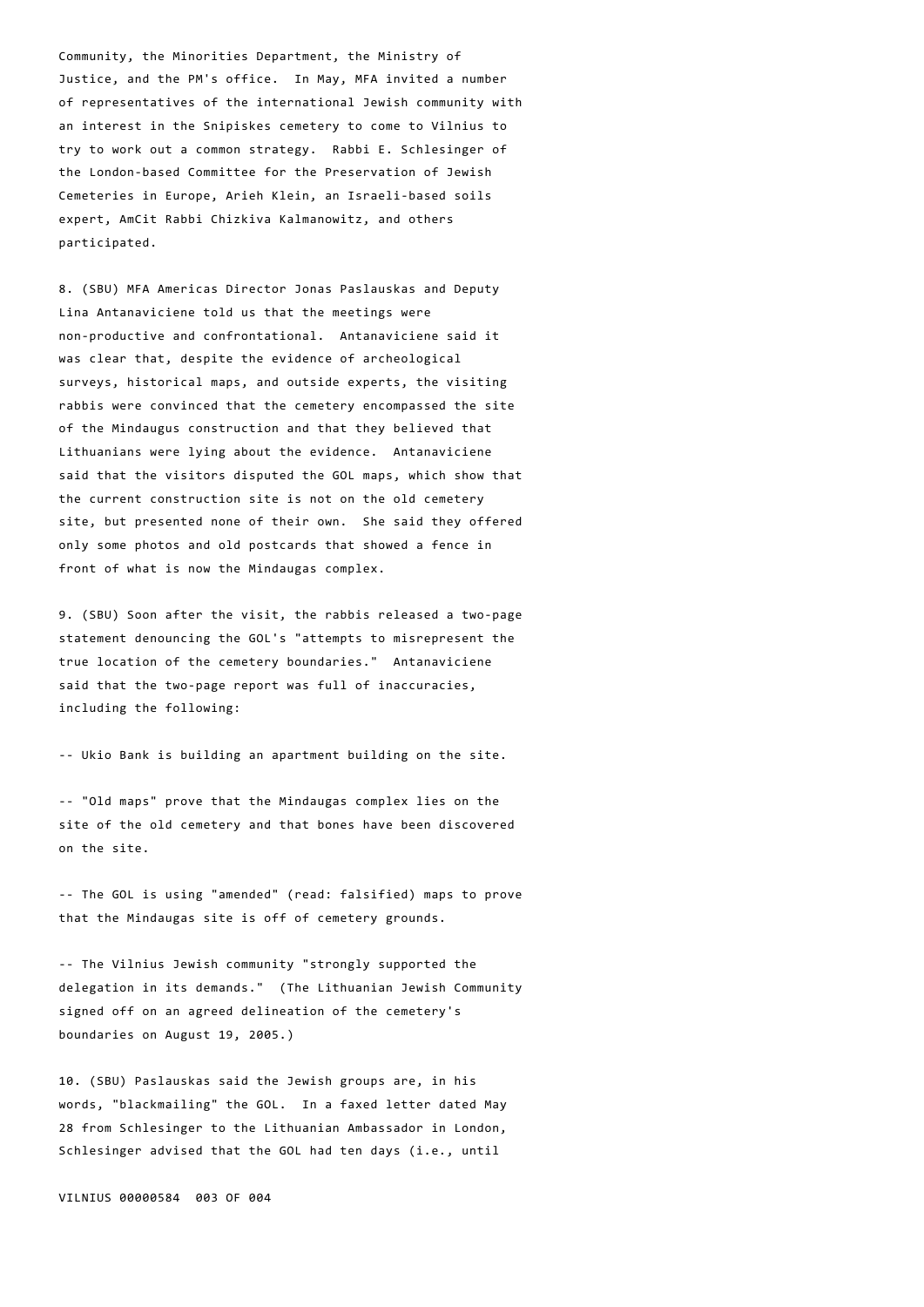June 7) to agree to conduct a "sub‐surface scan to prove the existence of graves on the site." Schlesinger demanded that the GOL impose a work stoppage at the construction site pending the results of the scan and stipulate in writing that it would halt construction permanently if the scan reveals the existence of graves. In a separate note to the City of Vilnius dated May 18, Schlesinger stated that he already referred the matter to the European Parliament.

11. (SBU) Vilnius Mayoral Advisors Vytautas Toleikis and Rosseta Vingeviciute told us that the May 9 meetings were unproductive. They lamented that the Vice‐Mayor of Vilnius spent the entire day with the international groups, but they were unwilling to accept any evidence the government presented regarding the Mindaugas complex. They were also surprised the group's interest focused on the Mindaugas complex, which is in private hands and for which construction is largely complete.

12. (SBU) Paslauskas told us that the Government did not intend to respond to the rabbi's ultimatum. He said that the GOL wants the commission to continue its discussions and consultations with technical experts, but considers the ultimatums an affront to Lithuanian sovereignty and will not accept them. Nonetheless, he continued, the GOL remains willing to try to secure access to the site for the visiting delegation's technical experts, accompanied by Lithuanian experts. In phone conversations with Schlesinger, we pointed out that the June 1 fall of the Lithuanian Government precluded the GOL from accepting his terms. June 7 came and went without any sign of the "other courses of action" about which Schlesinger had warned.

‐‐‐‐‐‐‐‐‐‐‐‐‐‐‐‐‐‐‐‐‐‐‐‐‐‐‐‐‐‐‐‐‐‐‐‐‐‐‐ Cultural Preservation, Lithuanian Style ‐‐‐‐‐‐‐‐‐‐‐‐‐‐‐‐‐‐‐‐‐‐‐‐‐‐‐‐‐‐‐‐‐‐‐‐‐‐‐

13. (SBU) Albinas Kuncevicius of the Cultural Heritage Department of the Ministry of Cultural on June 7 seconded MFA's call for more technical work to achieve a common understanding of the facts on and under the ground. The Cultural Heritage Department, Kuncevicius noted, will require archeological surveys of the Sports Palace site before authorizing any construction, just as it did for the Mindaugas site. Regarding the Mindaugas complex, Kuncevicius showed us numerous archeological surveys and maps that he said indicate that the Mindaugas complex is outside the Jewish cemetery. He acknowledged that construction activities since 1831 shifted bones all over the area, and that archeological surveys document their presence. He pointed out, however, that Lithuanian cultural heritage laws protect cemeteries, not scattered bones. Kuncevicius said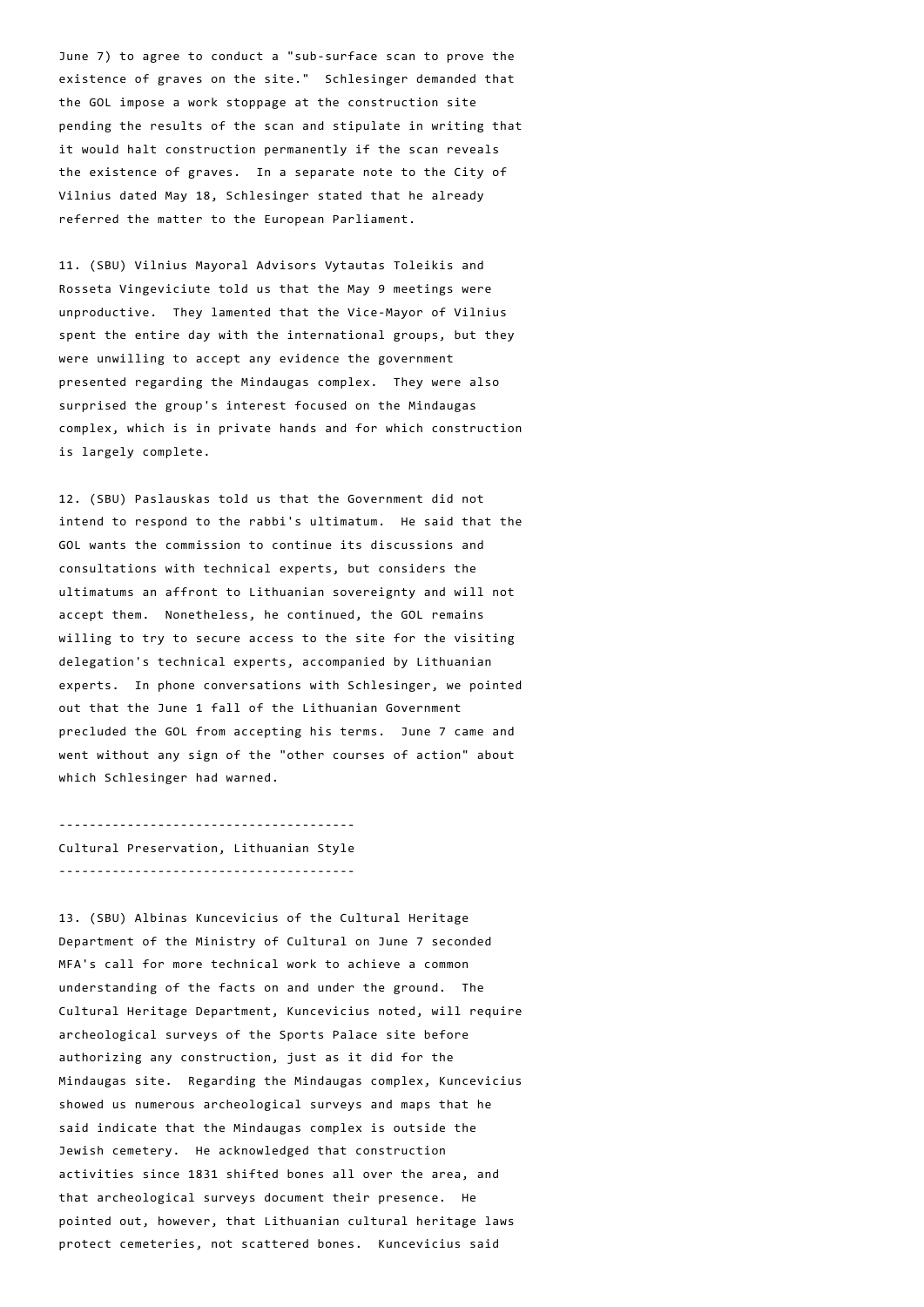that his department's mandate to protect cemeteries as cultural heritage may likely lead him to limit construction on the Sports Palace grounds to the site of existing structures, but said that further archeological work is needed.

#### ‐‐‐‐‐‐‐‐‐‐‐‐‐‐

THE ROAD AHEAD ‐‐‐‐‐‐‐‐‐‐‐‐‐‐

14. (SBU) Ambassador Mull told then‐Prime Minister Brazauskas on May 30 and Parliamentary Speaker Viktoras Muntianas on June 6 about the importance for Lithuania of finding a solution to the dispute. He also wrote to Acting Prime Minister Zigmantas Balcytis and Vilnius Mayor Arturas Zuokas on June 12 to urge Lithuania to seek to involve all interested parties in the commission and to pursue a solution that accounts for the historic and spiritual importance of the site. We also remain in contact with Rabbi Schlesinger, Bernard Fryshman, and other interested foreign parties in advocating for a dialogue with the GOL.

15. (SBU) There will probably always be critics of any outcome that does not involve the abandonment of the Mindaugas complex and prohibition of any activity on the rest of the site. In our view, the likelihood of this occurring is close to zero. The Mindaugas complex is a fait accompli, which Lithuanians consider a legitimate project by private developers. Vilnius citizens are unlikely to support the indefinite retention of the graffiti‐stained Sports Palace in its current, decrepit state.

16. (SBU) At the same time, the GOL can do more to seek an amicable resolution with international stakeholders. The Mission will remain engaged with the GOL so that it does so. The commission's work, we think, offers the only viable way out of the dispute. We will continue to urge the GOL commission to identify a solution that addresses the concerns

VILNIUS 00000584 004 OF 004

of international Jewry and the Lithuanian Jewish community. We are concerned that while the commission is on the right track, it lacks structure and a roadmap toward the development of recommendations. We intend to continue to urge the commission to:

‐‐ appoint an ad hoc group of international specialists to attend to the technical work ahead, including subsurface scans, boundary surveys, and other archeological work;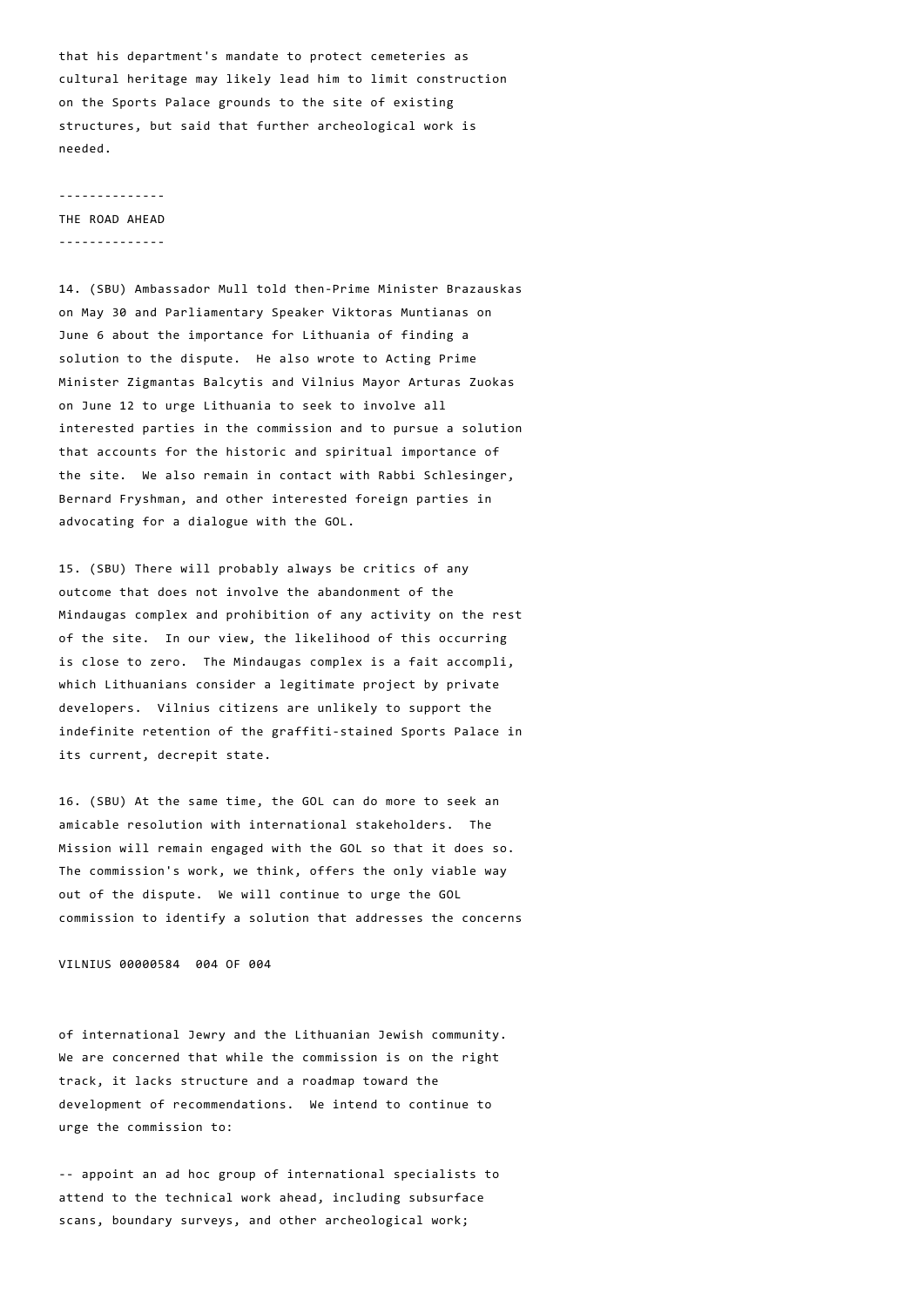‐‐ consider and research the experience of other European neighbors who have taken on similar problems;

‐‐ ensure that the commission's work emphasizes the historical and spiritual importance of the site, supporting the revival of Jewish culture in Lithuania;

‐‐ extend the September 1 deadline for completion of the commission's work before putting forward final recommendations;

‐‐ establish a work plan for the commission that assigns responsibilities and expectations for the members; and

‐‐ produce a written report formulating recommendations for public disclosure.

17. (SBU) The GOL is progressing towards these targets. Antanaviciene told us on June 20 that the GOL commission had achieved some progress at its June 13 meeting. Antanaviciene said that the MFA will ask Mayor Zuokas for a voluntary halt on new construction on the Sports Palace property until the commission presents its findings. She also said that the GOL commission will likely expand its membership, passing chairmanship from MFA to the Ministry of Environment, which has authority over territorial planning. MFA will also contact the Israeli government for assistance in identifying experts from the international Jewish community who could offer technical advice to the commission. She also said that the MFA remains hesitant to include groups which have spoken falsely about the issue and misrepresented the opinions of the local Jewish community. She said, however, that they do want to include, as much as possible, the varied opinions of the international Jewish community. In the meantime, the GOL commission is again researching all existing archival and archeological information available for the site and will formulate an opinion about the site's boundaries. This commission plans to present its recommendations for resolving the issue to the PM by September 1, but Antanaviciene said the delays in forming a government (ref B) may delay the final presentation.

18. (SBU) For our part, this Mission will also continue to respond to the inquiries of U.S. and international Jewish organizations. We will encourage them to play a constructive role in the work of the commission, and reiterate our advice that they seek legal counsel in Lithuania. TKELLY